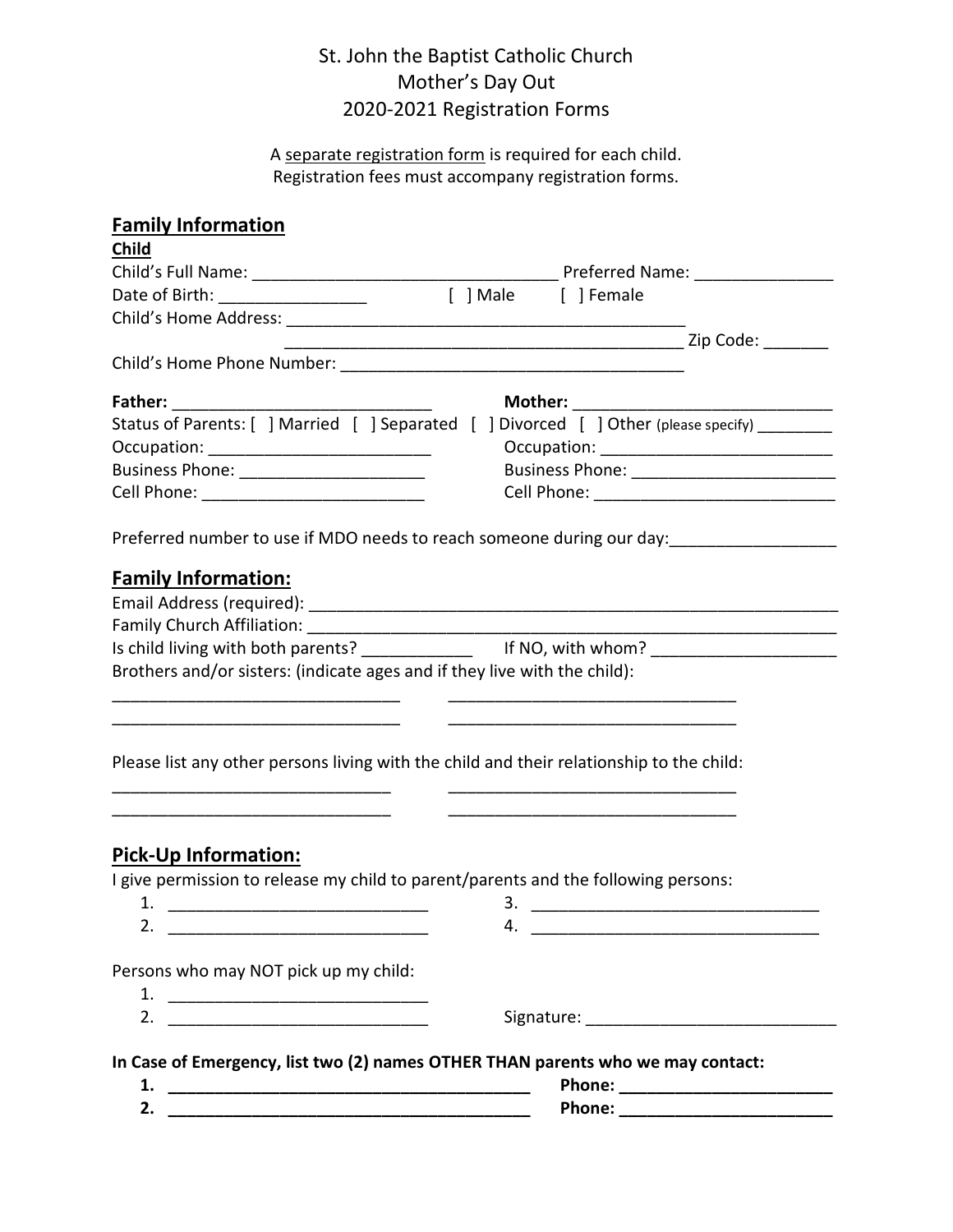| <b>Health Care and History</b>                                                                                 |     |
|----------------------------------------------------------------------------------------------------------------|-----|
|                                                                                                                |     |
| Check One: Is general health of child [ ] Good [ ] Fair [ ] Poor                                               |     |
| Please circle Yes, No or N/A for each of the following:                                                        |     |
| ALLERGIES - YES or NO                                                                                          |     |
|                                                                                                                |     |
| 100 Insect Sting - List insect(s): 100 MHz = 200 MHz = 200 MHz = 200 MHz = 200 MHz = 200 MHz = 200 MHz = 200 M |     |
|                                                                                                                |     |
| <b>Currently prescribed medications and treatments:</b>                                                        |     |
| ___ Oral antihistamine (Benadryl, etc.) ___ Epi-pen ___ Other _________________                                |     |
| ASTHMA-YES or NO                                                                                               |     |
| Triggers - Environmental (dust, pets, pollen, etc.) (list) ___________________Other (list) ________            |     |
| Does your child experience asthma symptoms with exercise? _____ No _______ Yes                                 |     |
|                                                                                                                |     |
| DIABETES - YES or NO                                                                                           |     |
| <b>Currently prescribed medications and treatments:</b>                                                        |     |
| ___ Insulin ______ Syringe _______Pen ____Pump _________Blood Sugar Testing ____Glucagon                       |     |
|                                                                                                                |     |
| SEIZURE DISORDER - YES or NO                                                                                   |     |
|                                                                                                                |     |
| SPECIAL DIET required - YES or NO                                                                              |     |
| Describe: _______________                                                                                      |     |
|                                                                                                                |     |
| <b>OTHER HEALTH CONDITIONS - Included but not limited to:</b>                                                  | N/A |
| Anemia ADD/ADHD Cancer Cerebral Palsy Cystic Fibrosis Digestive Disorders                                      |     |
| _ Emotional/Psychological __ Juvenile Rheumatoid Arthritis _ Hemophilia __ Heart Condition                     |     |
| _Physical Disability __ Skin Problems __ Irregular Bowels __Bladder Problems                                   |     |
| Educational, social, emotional, or behavioral concerns __Other (explain) ___________________________           |     |
|                                                                                                                |     |
| SPEECH AND/OR LANGUAGE DELAY                                                                                   |     |
| Is your child currently receiving speech and/or language therapy services? Yes or No                           |     |
| Has your child previously received speech and/or language therapy services? Yes or No                          |     |

\_\_\_\_\_\_\_\_\_\_\_\_\_\_\_\_\_\_\_\_\_\_\_\_\_\_\_\_\_\_\_\_\_\_\_\_\_\_\_\_\_\_\_\_\_\_\_\_\_\_\_\_\_\_\_\_\_\_\_\_\_\_\_\_\_\_\_\_\_\_\_\_ \_\_\_\_\_\_\_\_\_\_\_\_\_\_\_\_\_\_\_\_\_\_\_\_\_\_\_\_\_\_\_\_\_\_\_\_\_\_\_\_\_\_\_\_\_\_\_\_\_\_\_\_\_\_\_\_\_\_\_\_\_\_\_\_\_\_\_\_\_\_\_\_

Please describe the areas of concern: \_\_\_\_\_\_\_\_\_\_\_\_\_\_\_\_\_\_\_\_\_\_\_\_\_\_\_\_\_\_\_\_\_\_\_\_\_\_\_\_\_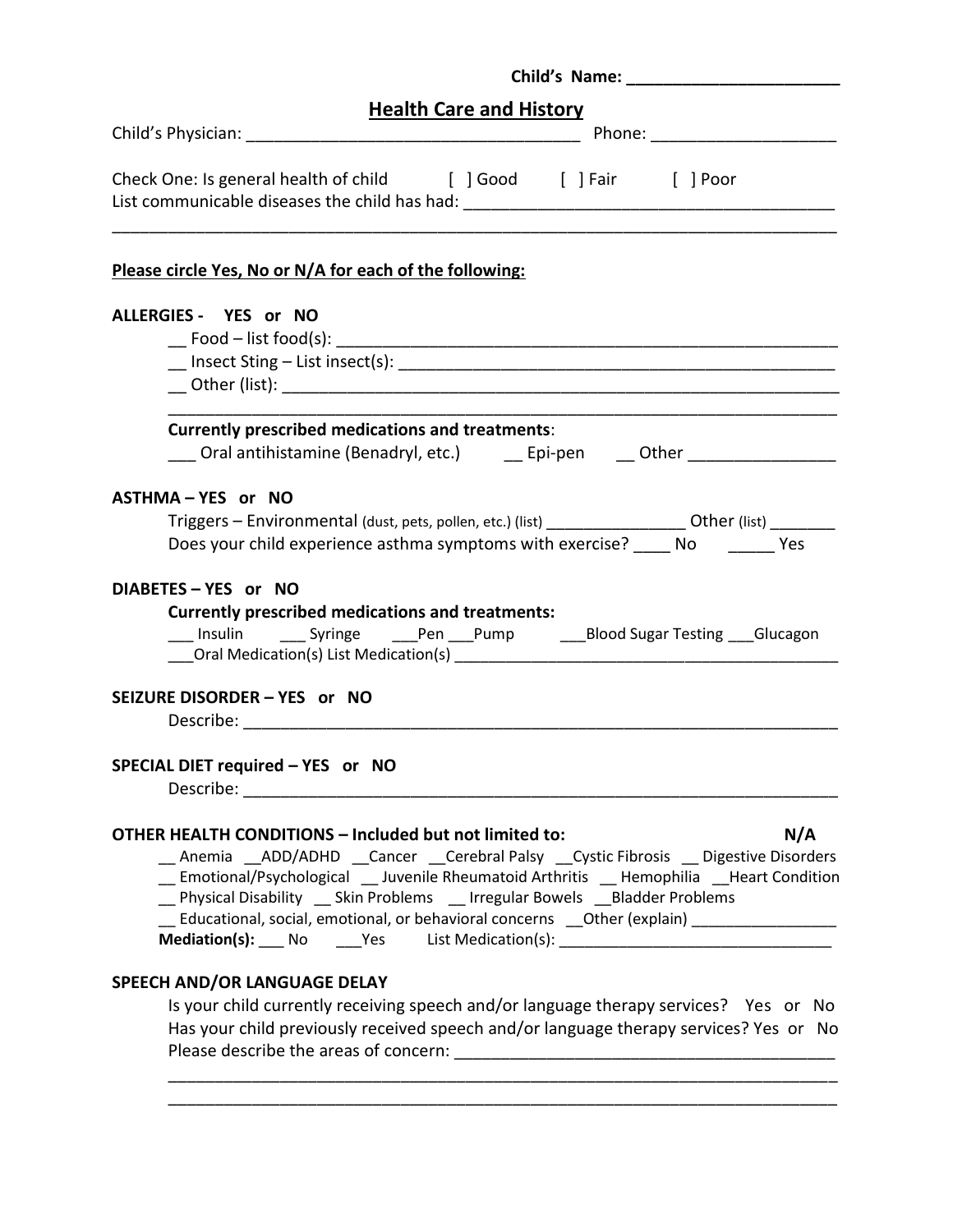Child's Name:

**OTHER: Any other pertinent information we should know regarding your child's medical**  needs or that may require special attention.

\_\_\_\_\_\_\_\_\_\_\_\_\_\_\_\_\_\_\_\_\_\_\_\_\_\_\_\_\_\_\_\_\_\_\_\_\_\_\_\_\_\_\_\_\_\_\_\_\_\_\_\_\_\_\_\_\_\_\_\_\_\_\_\_\_\_\_\_\_\_\_\_\_\_\_\_\_\_ *\*\*If you checked yes to any of the above, further medical information may be required. The director will let you know if additional information or documents are needed.*

\_\_\_\_\_\_\_\_\_\_\_\_\_\_\_\_\_\_\_\_\_\_\_\_\_\_\_\_\_\_\_\_\_\_\_\_\_\_\_\_\_\_\_\_\_\_\_\_\_\_\_\_\_\_\_\_\_\_\_\_\_\_\_\_\_\_\_\_\_\_\_\_\_\_\_\_\_\_

# **Permission for Health Care**

**FIRST AID:** In the event of an emergency, I authorize the staff to provide any first aid care deemed necessary.

Parent Signature: **Example 2018** 

**EMERGENCY CARE:** In the event of an emergency in which I cannot be reached, the physician listed above and the local hospital are hereby authorized to provide any emergency care deemed necessary for my child.

Parent Signature: \_\_\_\_\_\_\_\_\_\_\_\_\_\_\_\_\_\_\_\_\_

**HEALTH RECORD TRANSFER:** In the event of an emergency, I hereby authorize the transfer of child's health records to the local hospital.

Parent Signature: **Example 2018** 

I hereby authorize the staff of St. John the Baptist Catholic Church Mother's Day Out:

- 1. To care for my child during the time he or she is on our campus and in our care.
- 2. To secure emergency medical care for my child in the event that the staff is unable to reach me using the information provided.

Date: \_\_\_\_\_\_\_\_\_\_\_\_\_\_\_ Signature: \_\_\_\_\_\_\_\_\_\_\_\_\_\_\_\_\_\_\_\_\_\_\_\_\_\_\_\_\_\_\_\_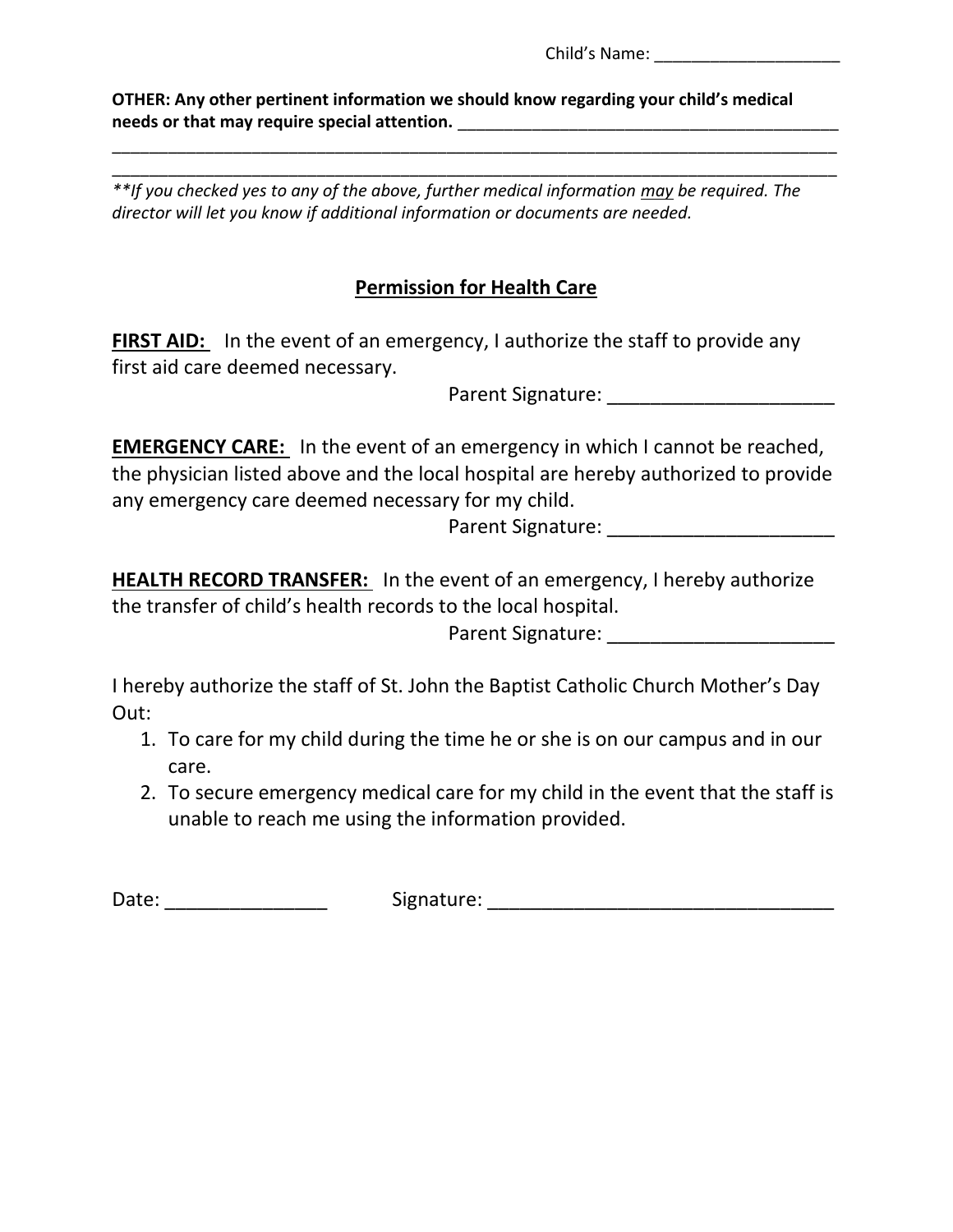Child's Name: **Example 20** 

# **Program Information, FEES, and Contractual Agreement**

**Registration fees must accompany the application.** A separate application must be completed for each child being registered.

**If for some reason we are unable to accommodate a class, your registration fee will be fully refunded.**

#### **MONTHLY TUITION**

| <b>Parishioners</b> |                                               |  |  |
|---------------------|-----------------------------------------------|--|--|
| <b>First Child</b>  | <b>Additional Child or Children in Family</b> |  |  |
| 2 days/week - \$165 | 2 days/week - \$155                           |  |  |
| 3 days/week - \$230 | 3 days/week - \$220                           |  |  |

### **Non-Parishioners**

2 days/week - \$175 2 days/week - \$165 3 days/week - \$240 3 days/week - \$230

**First Child Additional Child or Children in Family**

#### **Late Fees:**

**Tuition:** Payment is due on the first of every month. Payment is considered late after five (5) days. Five to ten (5-10) days after tuition is due, a late fee of \$25 will be added. Late payment after ten (10) days will result in termination of this contract. If you know that you will not be able to make a payment on time and still want your child to attend the Mother's Day Out program, please call and talk with Katie to make payment arrangements.

**Withdraws:** Two weeks advanced notice is required for withdrawal or payment of ½ month tuition.

**Immunization Records:** Current immunization records from your child's physician are due to the director prior to the first day of school.

I, \_\_\_\_\_\_\_\_\_\_\_\_\_\_\_\_\_\_\_\_\_\_\_\_\_\_\_\_\_\_\_\_\_, contract to pay \$\_\_\_\_\_\_\_.00 each month to St. John the (Your Name Printed) Baptist Mother's Day Out for the tuition for my child, and I understand the fee schedules.

Parent's Signature: **Example 20 and 20 and 20 and 20 and 20 and 20 and 20 and 20 and 20 and 20 and 20 and 20 and 20 and 20 and 20 and 20 and 20 and 20 and 20 and 20 and 20 and 20 and 20 and 20 and 20 and 20 and 20 and 20 a** 

## **Pictures – Check Appropriate Blank**

I grant permission for St. John the Baptist Catholic Church and Mother's Day Out to use my child(ren's) name(s) and/or photograph(s) for use in St. John parish publications such as flyers, Facebook, the parish bulletin and the parish website.

I do NOT want my child's photograph to be used by St. John the Baptist Catholic Church and Mother's Day Out.